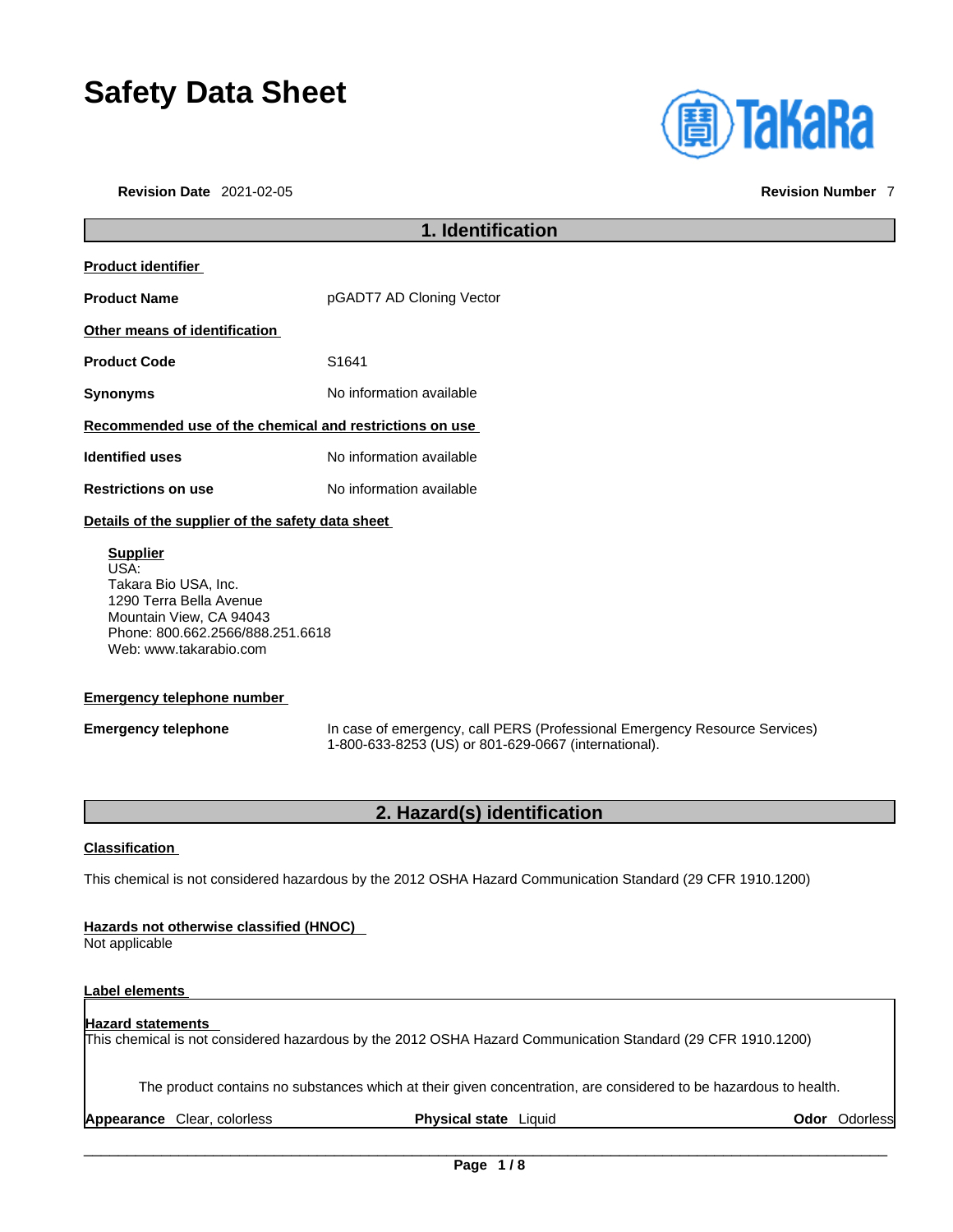### **Other information**

No information available.

# **3. Composition/information on ingredients**

### **Substance**

Not applicable.

# **Mixture**

The product contains no substances which at their given concentration, are considered to be hazardous to health

# **4. First-aid measures**

# **Description of first aid measures**

| <b>Inhalation</b>                                                          | Remove to fresh air.                                                                                                    |  |
|----------------------------------------------------------------------------|-------------------------------------------------------------------------------------------------------------------------|--|
| Eye contact                                                                | Rinse thoroughly with plenty of water for at least 15 minutes, lifting lower and upper eyelids.<br>Consult a physician. |  |
| <b>Skin contact</b>                                                        | Wash skin with soap and water.                                                                                          |  |
| Ingestion                                                                  | Clean mouth with water and drink afterwards plenty of water.                                                            |  |
| Most important symptoms and effects, both acute and delayed                |                                                                                                                         |  |
| <b>Symptoms</b>                                                            | No information available.                                                                                               |  |
| Indication of any immediate medical attention and special treatment needed |                                                                                                                         |  |
| Note to physicians                                                         | Treat symptomatically.                                                                                                  |  |

# **5. Fire-fighting measures**

| <b>Suitable Extinguishing Media</b>                             | Use extinguishing measures that are appropriate to local circumstances and the<br>surrounding environment.                            |  |
|-----------------------------------------------------------------|---------------------------------------------------------------------------------------------------------------------------------------|--|
| <b>Large Fire</b>                                               | CAUTION: Use of water spray when fighting fire may be inefficient.                                                                    |  |
| Unsuitable extinguishing media                                  | Do not scatter spilled material with high pressure water streams.                                                                     |  |
| Specific hazards arising from the<br>chemical                   | No information available.                                                                                                             |  |
| <b>Explosion Data</b><br>Sensitivity to mechanical impact None. |                                                                                                                                       |  |
| Sensitivity to static discharge                                 | None.                                                                                                                                 |  |
| Special protective equipment for<br>fire-fighters               | Firefighters should wear self-contained breathing apparatus and full firefighting turnout<br>gear. Use personal protection equipment. |  |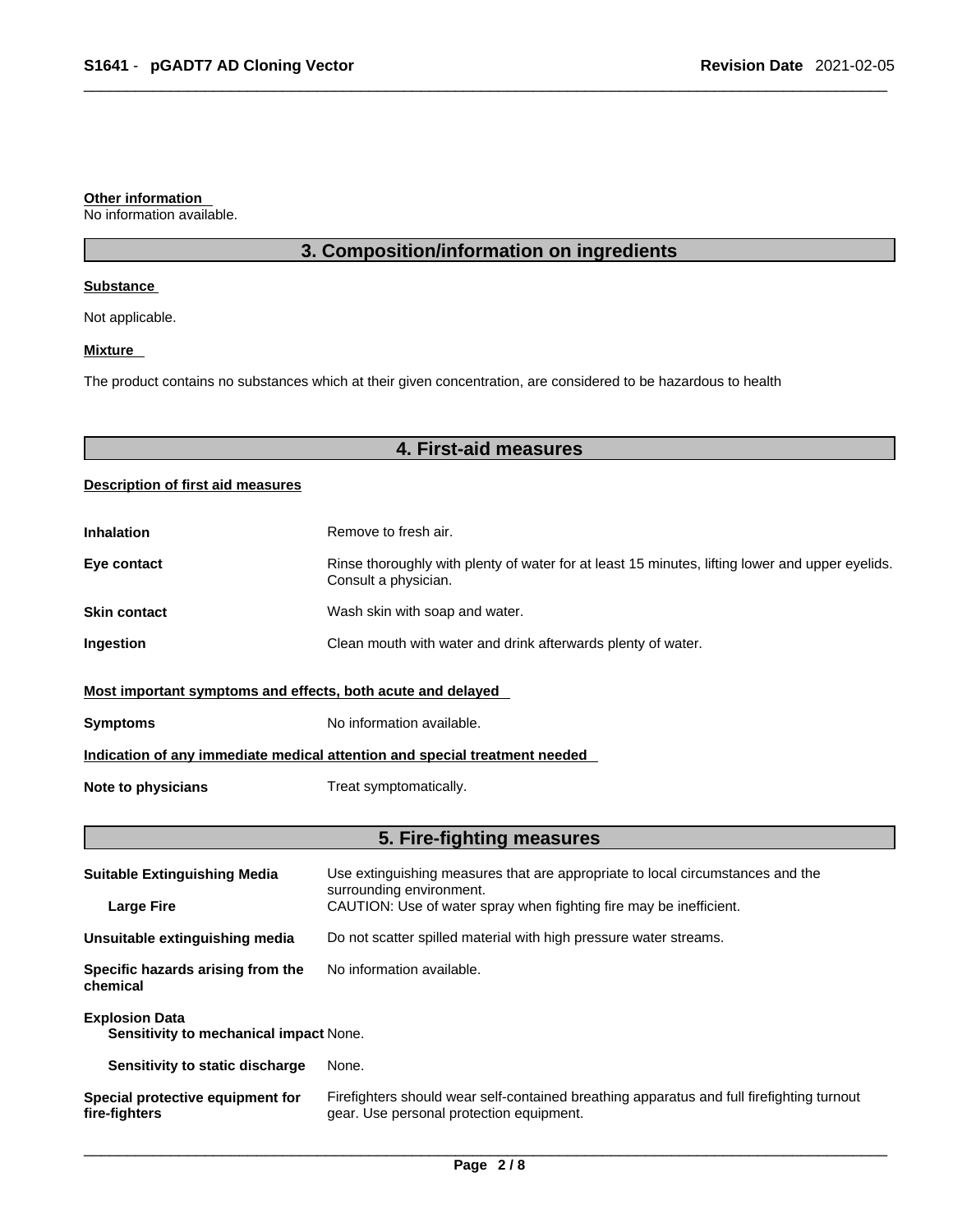| 6. Accidental release measures                                      |                                                                        |  |
|---------------------------------------------------------------------|------------------------------------------------------------------------|--|
| Personal precautions, protective equipment and emergency procedures |                                                                        |  |
|                                                                     |                                                                        |  |
| <b>Personal precautions</b>                                         | Ensure adequate ventilation.                                           |  |
|                                                                     |                                                                        |  |
| Methods and material for containment and cleaning up                |                                                                        |  |
| <b>Methods for containment</b>                                      | Prevent further leakage or spillage if safe to do so.                  |  |
| Methods for cleaning up                                             | Pick up and transfer to properly labeled containers.                   |  |
|                                                                     |                                                                        |  |
|                                                                     |                                                                        |  |
|                                                                     | 7. Handling and storage                                                |  |
| <b>Precautions for safe handling</b>                                |                                                                        |  |
| Advice on safe handling                                             | Handle in accordance with good industrial hygiene and safety practice. |  |
| Conditions for safe storage, including any incompatibilities        |                                                                        |  |
| <b>Storage Conditions</b>                                           | Keep container tightly closed in a dry and well-ventilated place.      |  |
|                                                                     |                                                                        |  |
| 8. Exposure controls/personal protection                            |                                                                        |  |

**Control parameters** 

| <b>Appropriate engineering controls</b>                               |                                                                                                                                                                             |  |
|-----------------------------------------------------------------------|-----------------------------------------------------------------------------------------------------------------------------------------------------------------------------|--|
| <b>Engineering controls</b>                                           | <b>Showers</b><br>Eyewash stations<br>Ventilation systems.                                                                                                                  |  |
| Individual protection measures, such as personal protective equipment |                                                                                                                                                                             |  |
| <b>Eye/face protection</b>                                            | No special protective equipment required.                                                                                                                                   |  |
|                                                                       |                                                                                                                                                                             |  |
| Skin and body protection                                              | No special protective equipment required.                                                                                                                                   |  |
| <b>Respiratory protection</b>                                         | No protective equipment is needed under normal use conditions. If exposure limits are<br>exceeded or irritation is experienced, ventilation and evacuation may be required. |  |
| <b>General hygiene considerations</b>                                 | Handle in accordance with good industrial hygiene and safety practice.                                                                                                      |  |

# **9. Physical and chemical properties**

| Information on basic physical and chemical properties |                  |  |
|-------------------------------------------------------|------------------|--|
| <b>Physical state</b>                                 | Liauid           |  |
| Appearance                                            | Clear, colorless |  |
| Color                                                 | Clear            |  |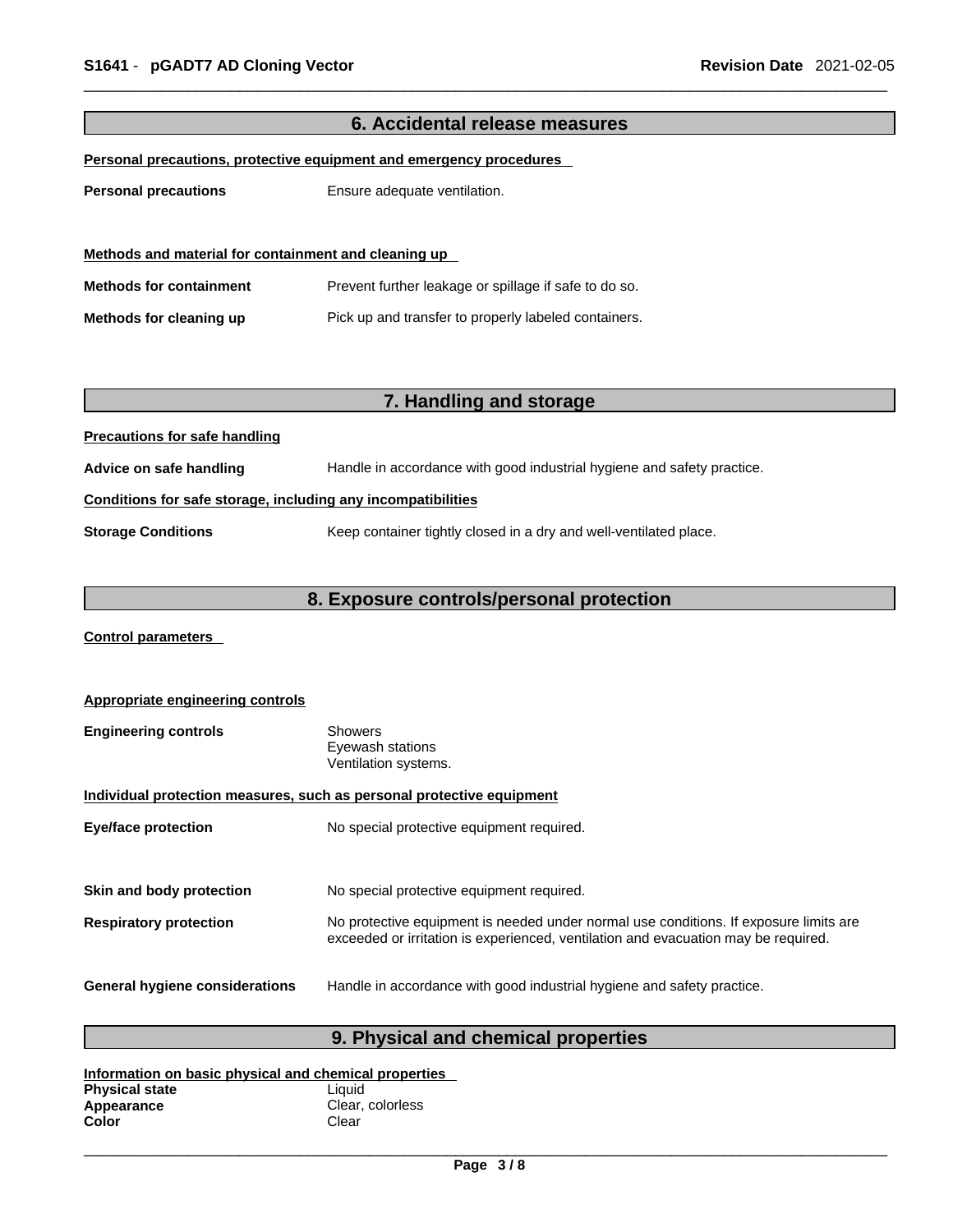| Odor                             | Odorless                 |                  |
|----------------------------------|--------------------------|------------------|
| <b>Odor Threshold</b>            | No information available |                  |
|                                  |                          |                  |
| <b>Property</b>                  | <b>Values</b>            | Remarks • Method |
| рH                               |                          | None known       |
| Melting point / freezing point   | No data available        | None known       |
| Boiling point/boiling range (°C) | No data available        | None known       |
| <b>Flash point</b>               | No data available        | Open cup         |
| <b>Evaporation Rate</b>          | no data available        | None known       |
| Flammability (solid, gas)        | no data available        | None known       |
| <b>Flammability Limit in Air</b> |                          | None known       |
| <b>Upper flammability limit:</b> | No data available        |                  |
| Lower flammability limit:        | No data available        |                  |
| Vapor pressure                   | no data available        | None known       |
| <b>Vapor density</b>             | No data available        | None known       |
| <b>Relative density</b>          |                          | None known       |
| <b>Water solubility</b>          | No data available        | None known       |
| Solubility in other solvents     | no data available        | None known       |
| <b>Partition coefficient</b>     | no data available        | None known       |
| <b>Autoignition temperature</b>  | No data available        | None known       |
| <b>Decomposition temperature</b> |                          | None known       |
| <b>Kinematic viscosity</b>       | No data available        | None known       |
| <b>Dynamic Viscosity</b>         | no data available        | None known       |
|                                  |                          |                  |
| <b>Other information</b>         |                          |                  |
| <b>Explosive properties</b>      | No information available |                  |
| <b>Oxidizing properties</b>      | No information available |                  |
| <b>Softening point</b>           | No information available |                  |
| <b>Molecular Weight</b>          | No information available |                  |
| <b>VOC Content (%)</b>           | No information available |                  |
| <b>Liquid Density</b>            | No information available |                  |
| <b>Bulk Density</b>              | No information available |                  |
|                                  |                          |                  |

# **10. Stability and reactivity**

| <b>Reactivity</b>                                                       | No information available.                 |
|-------------------------------------------------------------------------|-------------------------------------------|
| <b>Chemical stability</b>                                               | Stable under normal conditions.           |
| <b>Possibility of hazardous reactions</b> None under normal processing. |                                           |
| <b>Conditions to Avoid</b>                                              | None known based on information supplied. |
| Incompatible materials                                                  | None known based on information supplied. |
|                                                                         |                                           |

**Hazardous decomposition products** None known based on information supplied.

# **11. Toxicological information**

# **Information on likely routes of exposure**

| <b>Inhalation</b>   | Specific test data for the substance or mixture is not available. |
|---------------------|-------------------------------------------------------------------|
| Eye contact         | Specific test data for the substance or mixture is not available. |
| <b>Skin contact</b> | Specific test data for the substance or mixture is not available. |
| Ingestion           | Specific test data for the substance or mixture is not available. |

**<u>Symptoms related to the physical, chemical and toxicological characteristics</u>**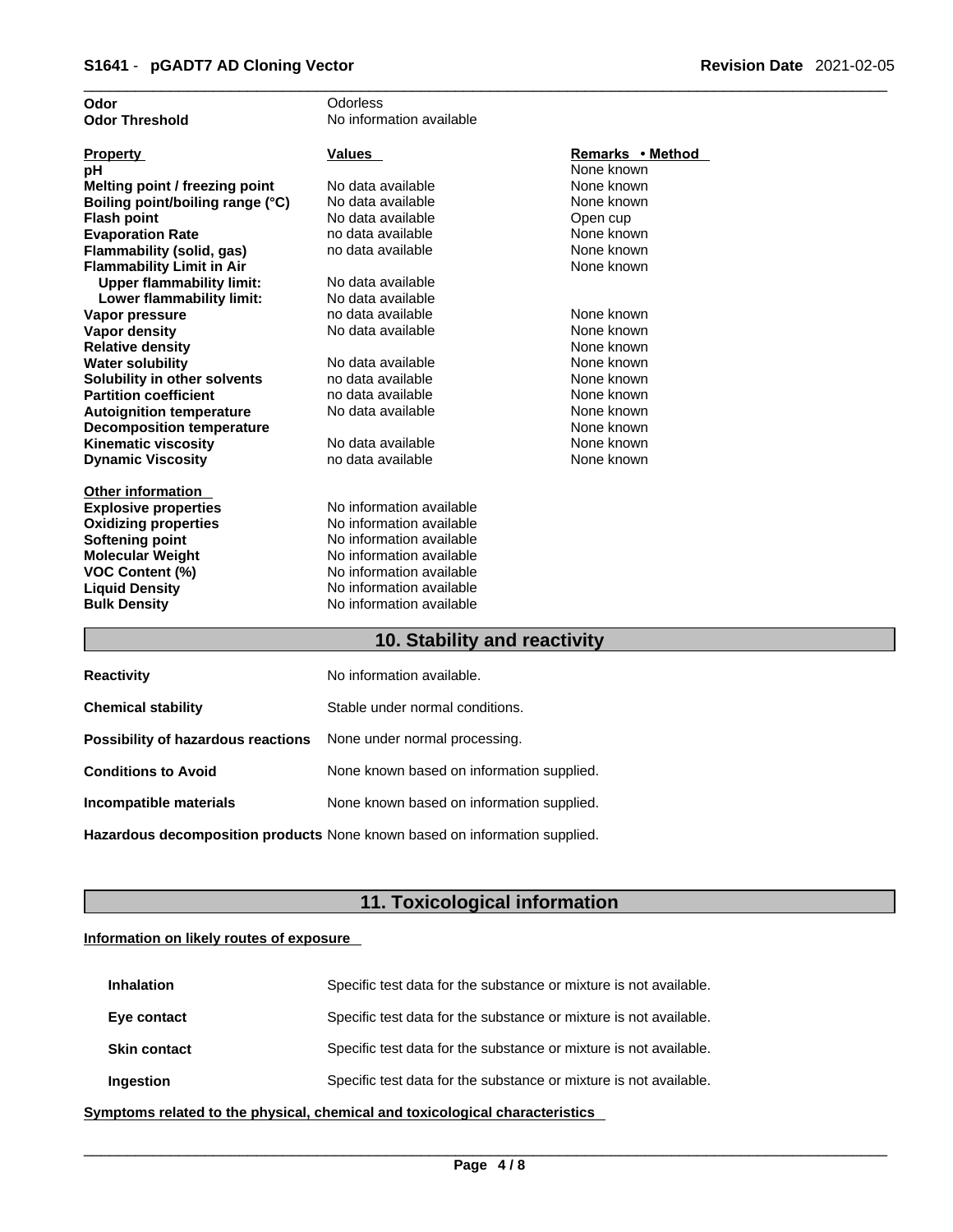# \_\_\_\_\_\_\_\_\_\_\_\_\_\_\_\_\_\_\_\_\_\_\_\_\_\_\_\_\_\_\_\_\_\_\_\_\_\_\_\_\_\_\_\_\_\_\_\_\_\_\_\_\_\_\_\_\_\_\_\_\_\_\_\_\_\_\_\_\_\_\_\_\_\_\_\_\_\_\_\_\_\_\_\_\_\_\_\_\_\_\_\_\_ **S1641** - **pGADT7 AD Cloning Vector Revision Date** 2021-02-05

**Symptoms** No information available.

**Acute toxicity**

**Numerical measures of toxicity**

|                                   | <u>Delayed and immediate effects as well as chronic effects from short and long-term exposure</u> |
|-----------------------------------|---------------------------------------------------------------------------------------------------|
| <b>Skin corrosion/irritation</b>  | No information available.                                                                         |
| Serious eye damage/eye irritation | No information available.                                                                         |
| Respiratory or skin sensitization | No information available.                                                                         |
| Germ cell mutagenicity            | No information available.                                                                         |
| Carcinogenicity                   | No information available.                                                                         |
| <b>Reproductive toxicity</b>      | No information available.                                                                         |
| <b>STOT - single exposure</b>     | No information available.                                                                         |
| <b>STOT - repeated exposure</b>   | No information available.                                                                         |
| <b>Aspiration hazard</b>          | No information available.                                                                         |
| Other adverse effects             | No information available.                                                                         |
| Interactive effects               | No information available.                                                                         |
|                                   | 12. Ecological information                                                                        |
| <b>Ecotoxicity</b>                | The environmental impact of this product has not been fully investigated.                         |
| Persistence and degradability     | No information available.                                                                         |
| <b>Bioaccumulation</b>            | There is no data for this product.                                                                |
| Other adverse effects             | No information available.                                                                         |
|                                   |                                                                                                   |

# **13. Disposal considerations**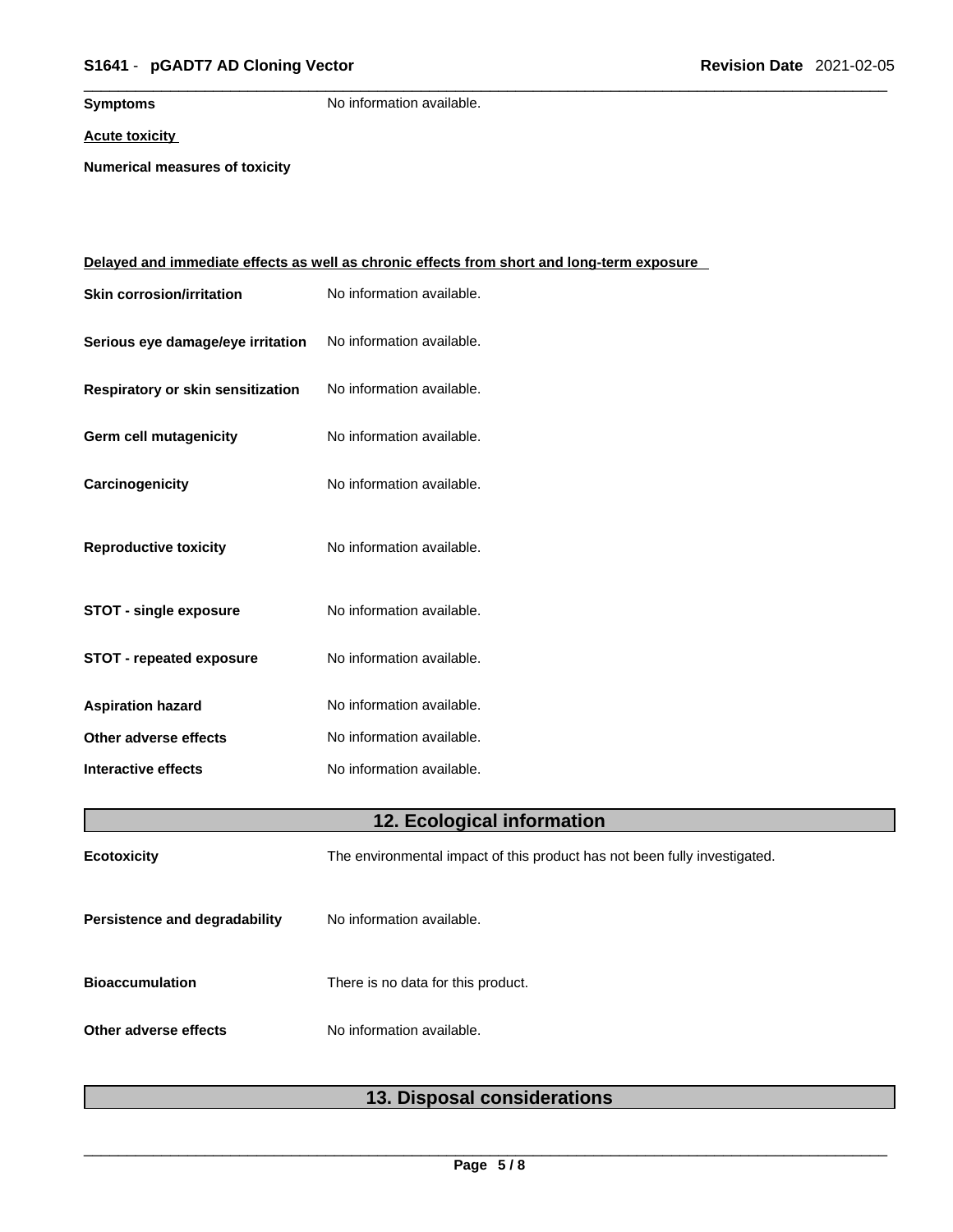### **Waste treatment methods**

| Waste from residues/unused | Dispose of in accordance with local regulations. Dispose of waste in accordance with |
|----------------------------|--------------------------------------------------------------------------------------|
| products                   | environmental legislation.                                                           |
| Contaminated packaging     | Do not reuse empty containers.                                                       |

# **14. Transport information**

|             | 15. Regulatory information |
|-------------|----------------------------|
| <b>ADN</b>  | Not regulated              |
| <b>ADR</b>  | Not regulated              |
| <b>RID</b>  | Not regulated              |
| <b>IMDG</b> | Not regulated              |
| <b>IATA</b> | Not regulated              |
| ICAO (air)  | Not regulated              |
| <b>MEX</b>  | Not regulated              |
| <b>TDG</b>  | Not regulated              |
| <b>DOT</b>  | Not regulated              |

### **International Inventories**

### **TSCA** -.

\*Contact supplier for details. One or more substances in this product are either not listed on the US TSCA inventory, listed on the confidential US TSCA inventory or are otherwise exempted from inventory listing requirements

| <b>DSL/NDSL</b>      |   |
|----------------------|---|
| <b>EINECS/ELINCS</b> |   |
| <b>ENCS</b>          |   |
| <b>IECSC</b>         | ٠ |
| KECL                 |   |
| <b>PICCS</b>         |   |
| <b>AICS</b>          |   |
|                      |   |

 **Legend:** 

 **TSCA** - United States Toxic Substances Control Act Section 8(b) Inventory

 **DSL/NDSL** - Canadian Domestic Substances List/Non-Domestic Substances List

 **EINECS/ELINCS** - European Inventory of Existing Chemical Substances/European List of Notified Chemical Substances

 **ENCS** - Japan Existing and New Chemical Substances

 **IECSC** - China Inventory of Existing Chemical Substances

 **KECL** - Korean Existing and Evaluated Chemical Substances

 **PICCS** - Philippines Inventory of Chemicals and Chemical Substances

 **AICS** - Australian Inventory of Chemical Substances

### **US Federal Regulations**

# **SARA 313**

Section 313 of Title III of the Superfund Amendments and Reauthorization Act of 1986 (SARA). This product does not contain any chemicals which are subject to the reporting requirements of the Act and Title 40 of the Code of Federal Regulations, Part 372.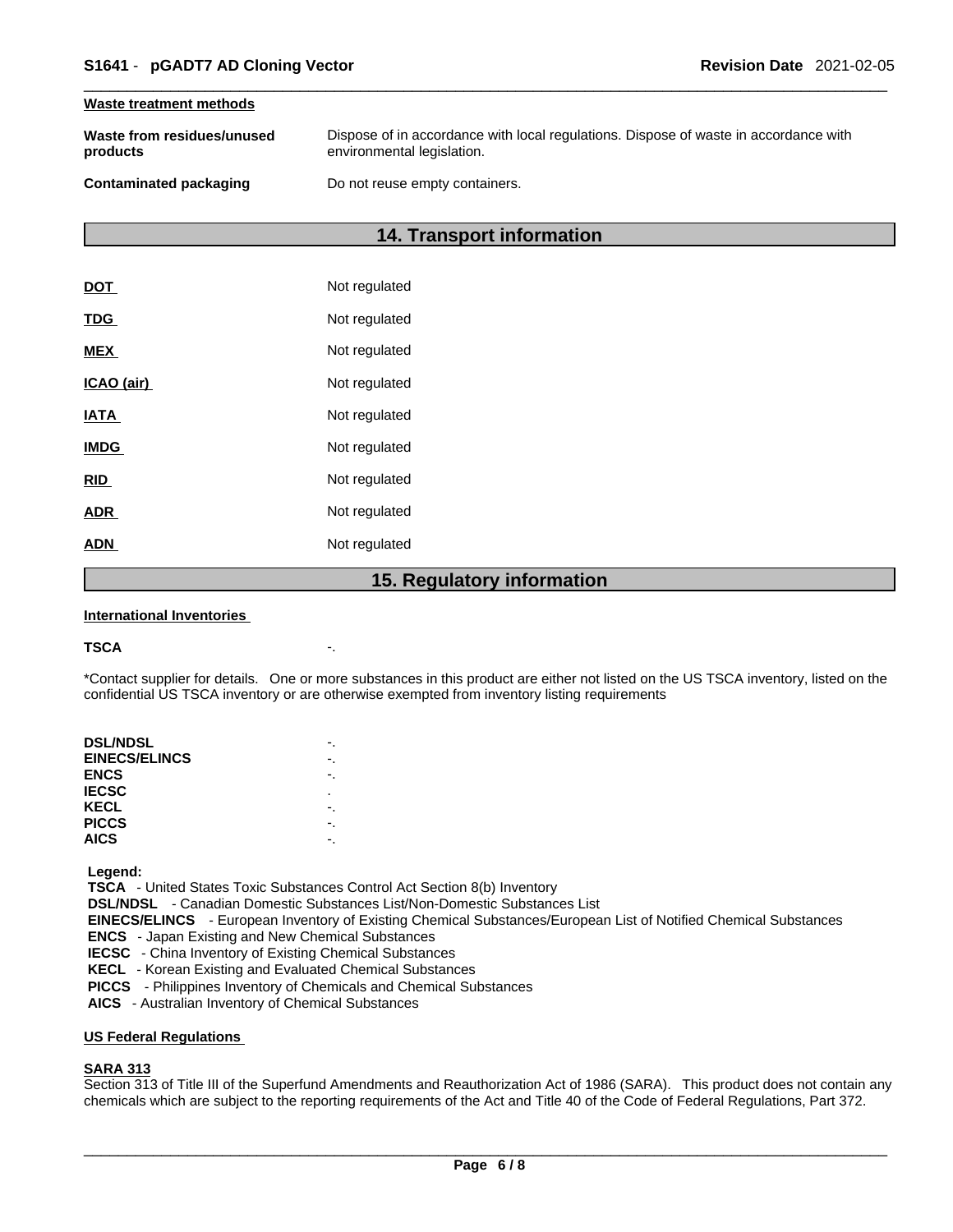# **SARA 311/312 Hazard Categories**

Should this product meet EPCRA 311/312 Tier reporting criteria at 40 CFR 370, refer to Section 2 of this SDS for appropriate classifications.

### **CWA (Clean WaterAct)**

This product does not contain any substances regulated as pollutants pursuant to the Clean Water Act (40 CFR 122.21 and 40 CFR 122.42).

# **CERCLA**

This material, as supplied, does not contain any substances regulated as hazardous substances under the Comprehensive Environmental Response Compensation and Liability Act (CERCLA) (40 CFR 302) or the Superfund Amendments and Reauthorization Act (SARA) (40 CFR 355). There may be specific reporting requirements at the local, regional, or state level pertaining to releases of this material.

# **US State Regulations**

### **California Proposition 65**

This product does not contain any Proposition 65 chemicals.

### **U.S. State Right-to-Know Regulations**

This product does not contain any substances regulated under applicable state right-to-know regulations

# **U.S. EPA Label Information**

# **EPA Pesticide Registration Number** Not applicable

| <b>16. Other information</b>                                              |                                                                                                                                                                                                                                                                                                                                                                                                                                                                                                                                                                                                                                                                                                                                                                                                                                                                                   |  |                                         |             |                                     |  |                                            |  |  |
|---------------------------------------------------------------------------|-----------------------------------------------------------------------------------------------------------------------------------------------------------------------------------------------------------------------------------------------------------------------------------------------------------------------------------------------------------------------------------------------------------------------------------------------------------------------------------------------------------------------------------------------------------------------------------------------------------------------------------------------------------------------------------------------------------------------------------------------------------------------------------------------------------------------------------------------------------------------------------|--|-----------------------------------------|-------------|-------------------------------------|--|--------------------------------------------|--|--|
| <b>NFPA</b><br>HMIS                                                       | Health hazards 0<br>Health hazards 0                                                                                                                                                                                                                                                                                                                                                                                                                                                                                                                                                                                                                                                                                                                                                                                                                                              |  | <b>Flammability 0</b><br>Flammability 0 |             | Instability 0<br>Physical hazards 0 |  | Special hazards -<br>Personal protection X |  |  |
| Key or legend to abbreviations and acronyms used in the safety data sheet |                                                                                                                                                                                                                                                                                                                                                                                                                                                                                                                                                                                                                                                                                                                                                                                                                                                                                   |  |                                         |             |                                     |  |                                            |  |  |
|                                                                           | Legend Section 8: EXPOSURE CONTROLS/PERSONAL PROTECTION                                                                                                                                                                                                                                                                                                                                                                                                                                                                                                                                                                                                                                                                                                                                                                                                                           |  |                                         |             |                                     |  |                                            |  |  |
| <b>TWA</b>                                                                | Time weighted average                                                                                                                                                                                                                                                                                                                                                                                                                                                                                                                                                                                                                                                                                                                                                                                                                                                             |  |                                         | <b>STEL</b> | Short term exposure limit           |  |                                            |  |  |
| Ceiling                                                                   | Maximum limit value                                                                                                                                                                                                                                                                                                                                                                                                                                                                                                                                                                                                                                                                                                                                                                                                                                                               |  |                                         |             | Skin designation                    |  |                                            |  |  |
| Food Research Journal<br>Japan GHS Classification                         | Key literature references and sources for data used to compile the SDS<br>Agency for Toxic Substances and Disease Registry (ATSDR)<br>U.S. Environmental Protection Agency ChemView Database<br>European Food Safety Authority (EFSA)<br>EPA (Environmental Protection Agency)<br>Acute Exposure Guideline Level(s) (AEGL(s))<br>U.S. Environmental Protection Agency Federal Insecticide, Fungicide, and Rodenticide Act<br>U.S. Environmental Protection Agency High Production Volume Chemicals<br>Hazardous Substance Database<br>International Uniform Chemical Information Database (IUCLID)<br>Australia National Industrial Chemicals Notification and Assessment Scheme (NICNAS)<br>NIOSH (National Institute for Occupational Safety and Health)<br>National Library of Medicine's ChemID Plus (NLM CIP)<br>National Library of Medicine's PubMed database (NLM PUBMED) |  |                                         |             |                                     |  |                                            |  |  |
|                                                                           | National Toxicology Program (NTP)<br>New Zealand's Chemical Classification and Information Database (CCID)<br>Organization for Economic Co-operation and Development Environment, Health, and Safety Publications<br>Organization for Economic Co-operation and Development High Production Volume Chemicals Program<br>Organization for Economic Co-operation and Development Screening Information Data Set                                                                                                                                                                                                                                                                                                                                                                                                                                                                     |  |                                         |             |                                     |  |                                            |  |  |